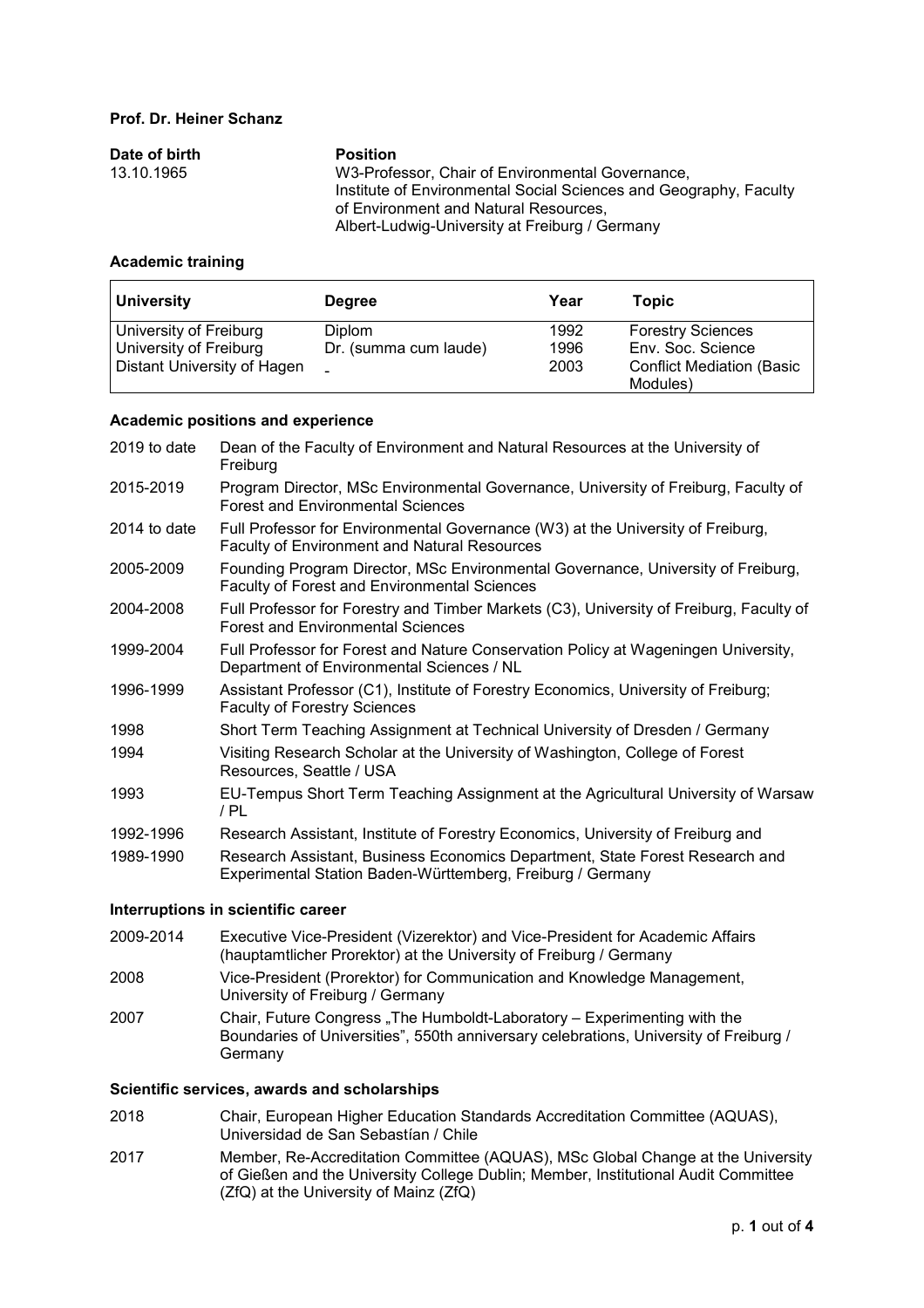| 2015-2019 | Member, Board of Directors, Graduate School "Environment, Society and Global<br>Change" at the University of Freiburg Faculty of Environment and Natural Resources                                                                             |
|-----------|------------------------------------------------------------------------------------------------------------------------------------------------------------------------------------------------------------------------------------------------|
| 2014      | Medal of Merit, University of Freiburg, i.a. for the initiation and founding of the<br>University College Freiburg                                                                                                                             |
| 2007      | Outstanding Higher Education Teaching Award, State of Baden-Württemberg /<br>Germany (40.000 €)                                                                                                                                                |
| 2004-2006 | Member, Board of Directors, DAAD-International PhD-Program "Forestry in Transition"<br>at the University of Freiburg, Faculty of Forest and Environmental Sciences                                                                             |
| 2002-2004 | Scientific Coordinator, Strategic Research Area , Quality of Governance for Quality of<br>Life', Mansholt Graduate School, University of Wageningen / NL                                                                                       |
| 2000-2001 | Scientific Co-Coordinator, Tropenbos Ghana Program, Ghana/NL                                                                                                                                                                                   |
| 2000-2004 | Deputy Coordinator, International Union of Forest Research Organisations, Division<br>S.6.012 'Institutions'                                                                                                                                   |
| 1999-2001 | Chairman, Working Group 1, EU-COST-Action E19 'National Forest Programmes in a<br>European Context'                                                                                                                                            |
| 1999-date | Reviewer in several PhD-, Habilitations-, and Appointment committees at the<br>Universities of Wageningen, Freiburg, Tilburg, Copenhagen, BOKU Vienna and ETC<br>Enschede, as well as for scientific journals and national science foundations |
| 1998      | Swissair-Post-Doc Award and travel grant                                                                                                                                                                                                       |
| 1997      | Gödecke-Award for PhD-Thesis                                                                                                                                                                                                                   |
| 1994      | Fellowship from the DAAD                                                                                                                                                                                                                       |

### **Professional services**

| 2018-2020 | Member, Advisory Board, Spin-Off "Noor Medical – Safe Surgery Anywhere" (Global<br>Finalist, UN-Hult Prize 2018)                                                      |
|-----------|-----------------------------------------------------------------------------------------------------------------------------------------------------------------------|
| 2017-2018 | Advisor, Spin-Off "One Life - Development Business Angels" (Finalist,<br>CampusWELTbewerb, State Ministries of Economy and Sciences, Baden-<br>Württemberg / Germany) |
| 2013-2014 | Member, Programm Committee for Robert Bosch United World College of the Robert-<br>Bosch-Foundation and the German UWC-Foundation, Freiburg / Germany                 |
| 2009-2019 | Member, Board of Trustees, Viamedica Foundation – Sustainability in Health<br>Sciences / Germany                                                                      |
| 2009-2014 | Member, Citizen Advisory Council, Municipal Theater Freiburg                                                                                                          |
| 2009-2014 | Member, Steering Committee, LEIF - Municipal Educational Network Freiburg                                                                                             |
| 2003-2004 | Member, Scientific Advisory Comitteee, Shell International / ProBos-Project, Biomass-<br>Upstreaming Prospectives' / NL                                               |
| 2002-2004 | Member, Advisory Board, Urban Development Project 'Industriewald Ruhrgebiet',<br>Ministry of the Environment, State of Northrhine-Westphalia / Germany                |
| 2002-2004 | Member, Advisory Board, Dutch State Forest and Nature Service (Staatsbosbeheer) /<br>NL.                                                                              |
| 2002      | External Auditor, Dutch State Forest and Nature Service, Groosbeek / NL                                                                                               |
| 1999-2006 | Member, Board of Trustees, Foundation 'ProBos' (formerly 'Bos en Hout') / NL                                                                                          |
| 1999-2004 | Member, Board of Trustees, Foundation , Landgoed Schovenhorst' / NL                                                                                                   |
|           |                                                                                                                                                                       |

### **Publication list**

See separate list.

### **Thesis and dissertation supervision**

Supervision of more than 140 Master-thesis as first supervisor at the Universities of Wageningen / NL and Freiburg /Germany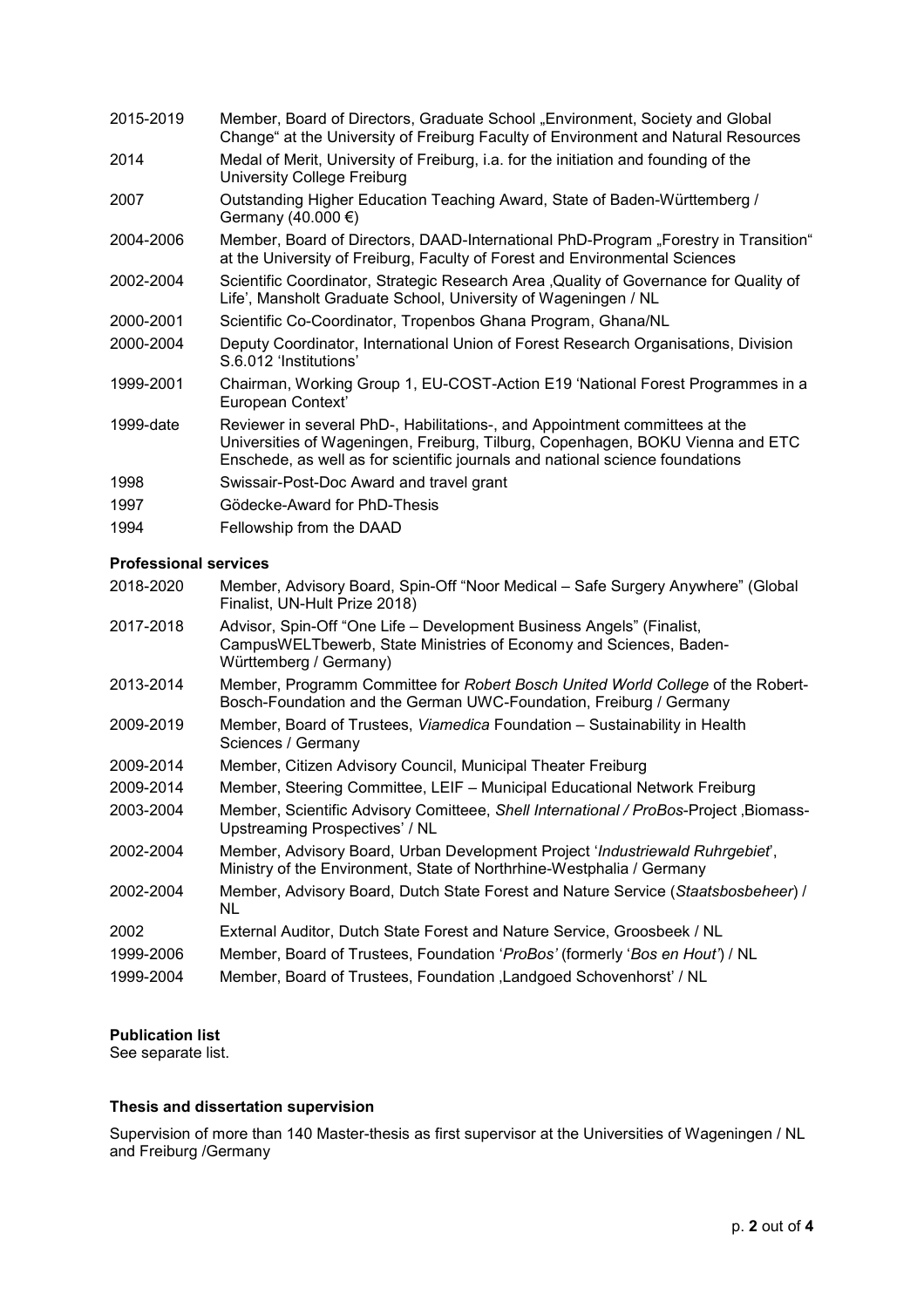# **Supervised dissertations**

| <b>First supervisor</b><br>2 <sup>nd</sup> supervisor                                                                                      | <b>Candidate</b><br>(Title)                                                                               | <b>Period</b> | <b>Current position</b>                                                           |
|--------------------------------------------------------------------------------------------------------------------------------------------|-----------------------------------------------------------------------------------------------------------|---------------|-----------------------------------------------------------------------------------|
| <b>Heiner Schanz</b><br><b>Gerhard Oesten</b>                                                                                              | <b>Chantal Ruppert-Winkel</b><br>(Dr. habil. / Habilitation)                                              | 2012-2020     | Post Doc, University of<br>Freiburg / Bonn                                        |
|                                                                                                                                            | Topic: Regional Sustainability Transitions - Evolution and Dynamics in Praxis and Theory                  |               |                                                                                   |
| <b>Heiner Schanz</b><br>Bas Arts (NL)                                                                                                      | <b>Evelien Verbij</b><br>(Dr.)                                                                            | 2004-2008     | Director, BoerenNatuur<br>(Dutch Association of<br><b>Farmer Collectives)</b>     |
| Topic: Inter-sectoral coordination in forest policy - A frame analysis of forest sectorization processes<br>in Austria and the Netherlands |                                                                                                           |               |                                                                                   |
| <b>Heiner Schanz</b><br>Bas Arts (NL)                                                                                                      | <b>Marjanke Hoogstra</b><br>(Dr.)                                                                         | 2003-2008     | Ass. Prof, Wageningen<br>University                                               |
| temporal uncertainty in forestry                                                                                                           | Topic: Coping with the long term - An empirical analysis of time perspectives, time orientations and      |               |                                                                                   |
| <b>Heiner Schanz</b><br>Bas Arts (NL)                                                                                                      | <b>Yurdi Yasmi</b><br>(Dr.)                                                                               | 2004-2007     | Representative SE-Asia,<br><b>International Rice</b><br><b>Research Institute</b> |
|                                                                                                                                            | Topic: Institutionalization of conflict capability in the management of natural resources                 |               |                                                                                   |
| Freerk Wiersum / (Heiner<br>Schanz)<br>Charly Shackleton (ZAF)                                                                             | <b>Michaelle Cocks</b><br>(Dr.)                                                                           | 2002-2006     | Assoc. Prof., Rhodes<br>University                                                |
| Topic: Wild resources and cultural practices in rural and urban households in South Africa                                                 |                                                                                                           |               |                                                                                   |
| <b>Heiner Schanz</b><br>Bas Arts (NL)                                                                                                      | <b>Emmanuel Marfo</b><br>(Dr.)                                                                            | 2003-2006     | Member of Parliament,<br>Republic of Ghana                                        |
| Topic: Powerful relations - The role of actor-empowerment in the management of natural resource<br>conflicts                               |                                                                                                           |               |                                                                                   |
| <b>Heiner Schanz</b><br>Michiel Korthals (NL)                                                                                              | Peter Stenz Egestad (Dr.)<br><b>Topic:</b> Trustful relations – A perspective on trust in actor relations | 1999-2002     |                                                                                   |

# **Current PhD projects** (only principal supervisor)

| <b>First supervisor</b><br>2 <sup>nd</sup> supervisor | <b>Candidate</b><br>year of acceptance -<br>exp. submission | <b>Topic</b>                                      |
|-------------------------------------------------------|-------------------------------------------------------------|---------------------------------------------------|
| <b>Heiner Schanz</b>                                  | <b>Leonard Frank</b>                                        | Agricultural policy and the (de-)stabilisation of |
| Guiseppe Feola (NL)                                   | (2020-2023)                                                 | socio-technical regimes                           |
| <b>Heiner Schanz</b>                                  | Elena Mager                                                 | Governance of a cascading use of resources -      |
| Harald Sverdrup (N)                                   | (2020-2022)                                                 | A system dynamics perspective                     |
| <b>Heiner Schanz</b>                                  | Chiara Iurato                                               | Governance of markets for transitions towards a   |
| Piergiuseppe Morone (I)                               | $(2020 - 2022)$                                             | circular bioeconomy                               |
| <b>Heiner Schanz</b>                                  | Emma Gothár                                                 | Fishing for litter - A market-actor-network       |
| tbd                                                   | (2019-2021)                                                 | perspective on plastic waste management           |
| <b>Heiner Schanz</b>                                  | <b>Marzena Wilczynski</b>                                   | Market configurations in emergent value chains    |
| Daniela Kleinschmit                                   | (2017-2021)                                                 | of the bioeconomy                                 |